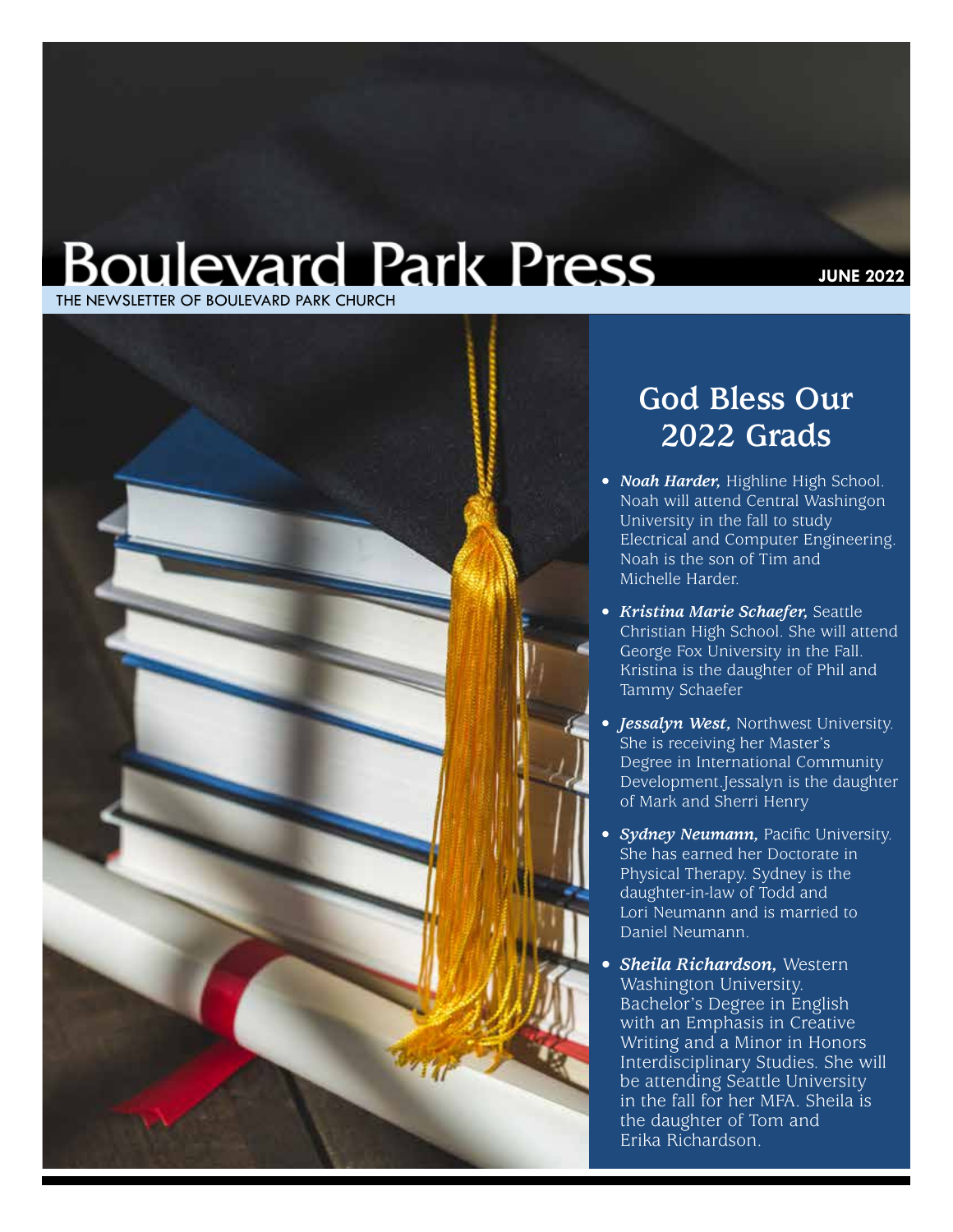This monthly PAGE 2 column reminds us that a partnership takes two. We should all be active, on-going SENDERS partnering with the SENT.

**Compiled and edited by Ellyn Roe**

\*Because the Press is published online, some of our global workers must guard their identities. If you need email addresses, contact ellynroe@comcast.net



#### **Boulevard Park Press June 2022**

Published Monthly by Boulevard Park Church

1822 S 128th Street Burien, Washington 98168-2903

Phone: 206-243-2600 E-mail: Info@bppc.org Website: www.bpcburien.org

Pastor: Bud Diener

Worship Services: Sunday at 10:30 a.m.

#### **Press Staff**

Editor: Eva Lee Henderson Reporters: Ellyn Roe Photographer: Jessica Barton Proofreaders: Peggie & Ernie Recker

> The Press also is available on the church website.

> > July Deadline: July 15

Phone 206-988-3918 E-mail: bpcpress@bpcburien.org

### **PAGE 2: YOU AND YOUR GLOBAL WORKERS Twosomes Partnering with God around the World**

### **When Easter and Ramadan Overlap**

### **By K.D.\***

This past April, Easter and Ramadan overlapped for the first time in about thirty years. The contrast between the two felt stark and poignant. As I walked down my street that morning toward my local church here in N'Djamena, I wondered how many in the

neighborhood even knew that the day was Easter. Nearly everyone around me was fasting from food and drink from before sunrise until sunset during the 30 days of Ramadan (including in  $112^{\circ}$ F+ heat!), but I went out my gate passing



those fasting to enter the gates of the church where we celebrated by slaughtering a goat and sharing a meal together. The contrast of meaning was even starker. As Muslims all around us sought to earn forgiveness and reward through their fasting, we rejoiced in Jesus' work on the cross to grant us forgiveness and salvation and His resurrection that ensures the eternal life He has given us.

At left: Enjoying the meal of dried okra sauce and esh (round mound of boiled grain) with ladies at church on Easter.

## **A Mother's Day Challenge**

**By Lisa Bowen**

We call them Mother, Mama, Mom, Mommy, Ma, or if you're currently the mother of a toddler, you might think your name is "Mommommommom." Whatever name you use, it carries with it pictures, expectations, and memories for each one of us.

Proverbs 31:30b says, "A woman who fears the Lord is to be praised." For many of us, that would be a fitting description of our mother. However, it may not be your story. Even so, I imagine you don't have to think too hard to have someone come to mind when you hear these words – someone who nurtured you and loved you at the perfect time. It may be your mom, or perhaps an auntie, a grandma, a teacher, a neighbor, a step-mom, a mentor…or any other woman who came alongside of you at a time you needed her. Most likely there has been a woman who has prayed for you and over you, encouraged you, walked alongside of you, listened, wiped your tears, cheered you on, reminded you of your abilities, believed in you, invested in you, met your physical and emotional needs, brought you to church, and told you about Jesus – all things a mother would do, whether she was

your actual mother or not. A "mother" can show up in your life in many different people.

Mother's Day is a perfect opportunity to think about those loving actions that a "woman who fears the Lord" did in your life, past and present, whoever that may be. As you recount that precious investment she made in you, remember she was a God-given gift; He knew what you'd need.

My sweet church family, I challenge you to two things:

- 1. Think about that woman who has had a profound impact on your life, whether she is your mom or someone else who stepped into that gap for you, and tell her why. If that's not possible, take a few minutes and thank the Lord for the role He ordained for her to have in your life. What an incredible gift He gave you in that person.
- 2. Intentionally invest in another's life and "mother" them with your special, God-given gifts to encourage, listen to, bless and point them to Jesus, just like that sweet woman chose to do for you.

*Adapted by special request from Lisa's May 8 testimony.*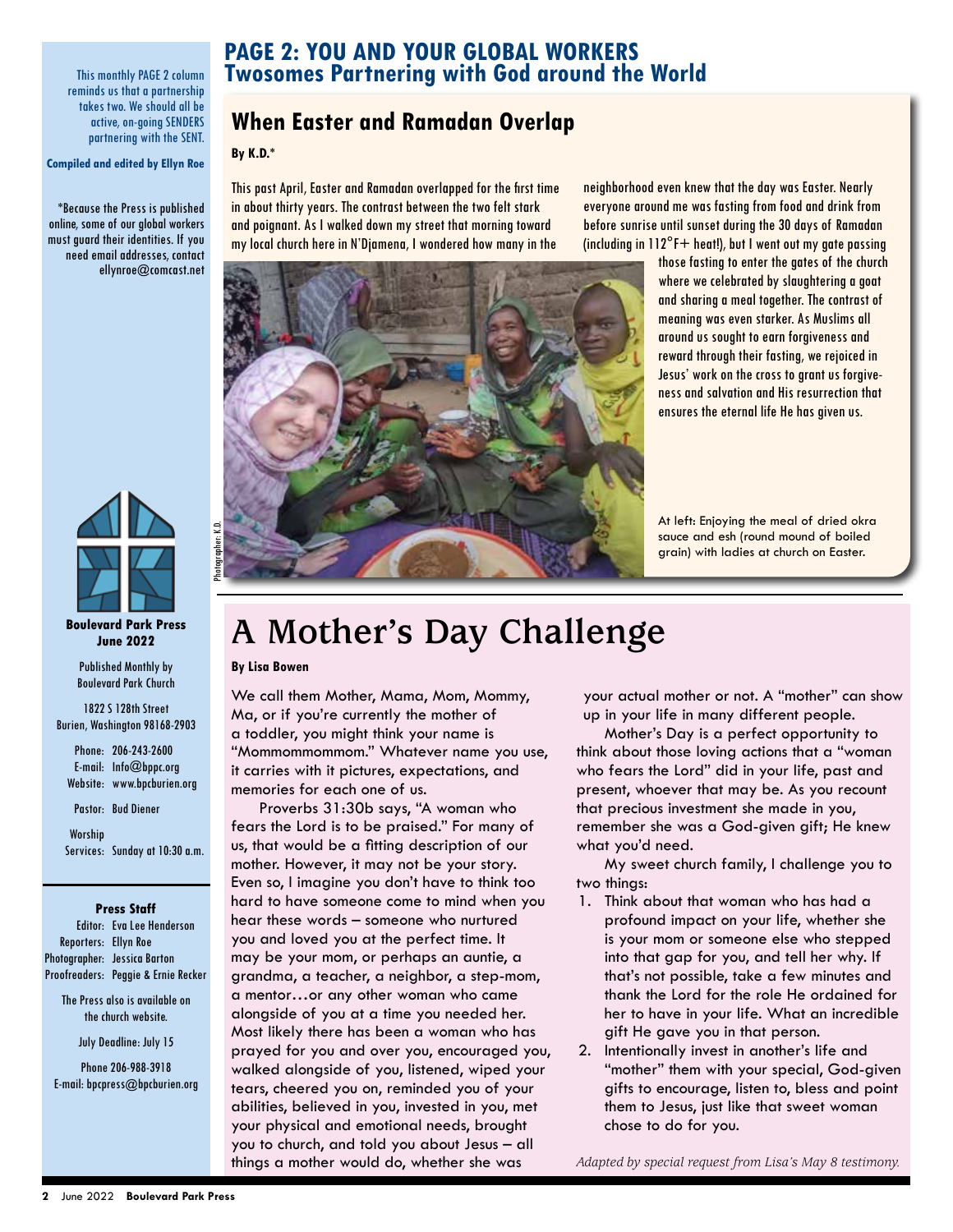## **Check Your Thinking – PART 1**

### **By Pastor Bud**

Everyone bases their thoughts, decisions, and actions on their worldview. Although a person's worldview may not be identified due to a lack of coherence or consistency, a person's most basic assumptions about the origin of life, its purpose, and function constitute a system of thought, which is a worldview.

The term "worldview" refers to any ideology, philosophy, theology, movement, or religion that provides an overarching approach to understanding one's existence. One's worldview affects every aspect of one's life.

### **How does one form a worldview?**

Every worldview starts with presuppositions that we embrace. These presuppositions are adopted without independent verification or supporting evidence, and they inform our interpretive grid or filter through which all information flows, resulting in our worldview.

Sadly, many of us go through life unaware of our presuppositions. By and large, most of our presuppositions remain unidentified and unexamined. The result is that people generally fail to recognize how their worldviews govern every dimension of their lives.

Because a person's worldview is so influential, examining it requires careful attention and a commitment to transparency. The problem is that a person must step outside oneself to critically analyze notions that have become an intimate part of his or her thinking. Thankfully, the process by which we must

critically analyze our ideas is a unique human capacity graciously given to us by God. If we desire it, we can discover the underlying roots of what we say, think, and do. With God's assistance, this process can be insightful and life-changing.

### **Adopt a Biblical Worldview**

However, there is no value in replacing our presuppositions with another set of assumptions unless God's transcendent truth informs the new set. I believe that the Bible presents a unified, consistent, and coherent view of reality. So, in this series of articles, I will challenge you to consider the biblical grounds for a worldview, and I will ask you to adopt a biblical worldview.

One cannot exaggerate the importance of this exercise. We are currently engaged in a culture war like no other time in our history. Multiple sides with vastly different and incompatible worldviews are locked in a bitter conflict that permeates every level of society. Are you aware of it? The threat does not come from nuclear weaponry. No! The weapons employed in this battle are designed to capture our hearts and minds.

The only way to be victorious is to employ Paul's strategy of *"destroying speculations and every lofty thing raised up against the knowledge of God, and we are taking every thought captive to the obedience of Christ"* (2 Cor. 10:5). We must replace all speculative thinking with divinely-inspired truth. Only then will our worldview reflect the mind of God and yield the fruit of righteousness to His glory.

### **Milestones**

### **Death**

**Sue Vercammen** May 20, 2022 beloved mother of Miki, Matt and Mark. Sue served our church family through the years and multiple pastors as the church pianist.

### **Reminders**

#### **Deaconess Picnic**

Saturday, June 4, at 12 p.m. in the Multipurpose Room. All past deaconesses are invited. For more information or to RSVP please call Vicky Steiner at 206-767-9816.

#### **Annual Meeting**

The Annual Meeting and Potluck Dinner has been set for **Wednesday, June 8, at 6:30 p.m.** The purpose of the meeting is to vote on the church budget for the 2022-2023 fiscal year and to hear a state of the church report.

Please bring your favorite dish to serve 8 for the dinner. Plates and utensils will be provided as well as coffee, water and milk. Programs for children will be provided during the meeting at about 7:30 p.m.

#### **Graduation Sunday is June 12**

The high school grads will be presented during the worship service and honored with a cake reception following the worship service.

### **Your Help Is Needed on the Nominating Committee**

The BPC Board of Elders invites BPC members to consider serving on the 2022 Nominating Committee which is being assembled for the purpose of nominating candidates for the offices of Elder, Deacon, Deaconess, and Trustee.

The committee is composed of representatives from each of these boards, plus up to six additional members representing a broad cross-section of the

congregation. The time commitment is very reasonable, typically requiring just two in-person meetings; the experience can be very rewarding. Members of the committee will be presented for approval at the annual meeting in June, and the committee will identify officer candidates for terms beginning in January of 2023.

Please contact Jon Recker if you are interested in serving or have questions.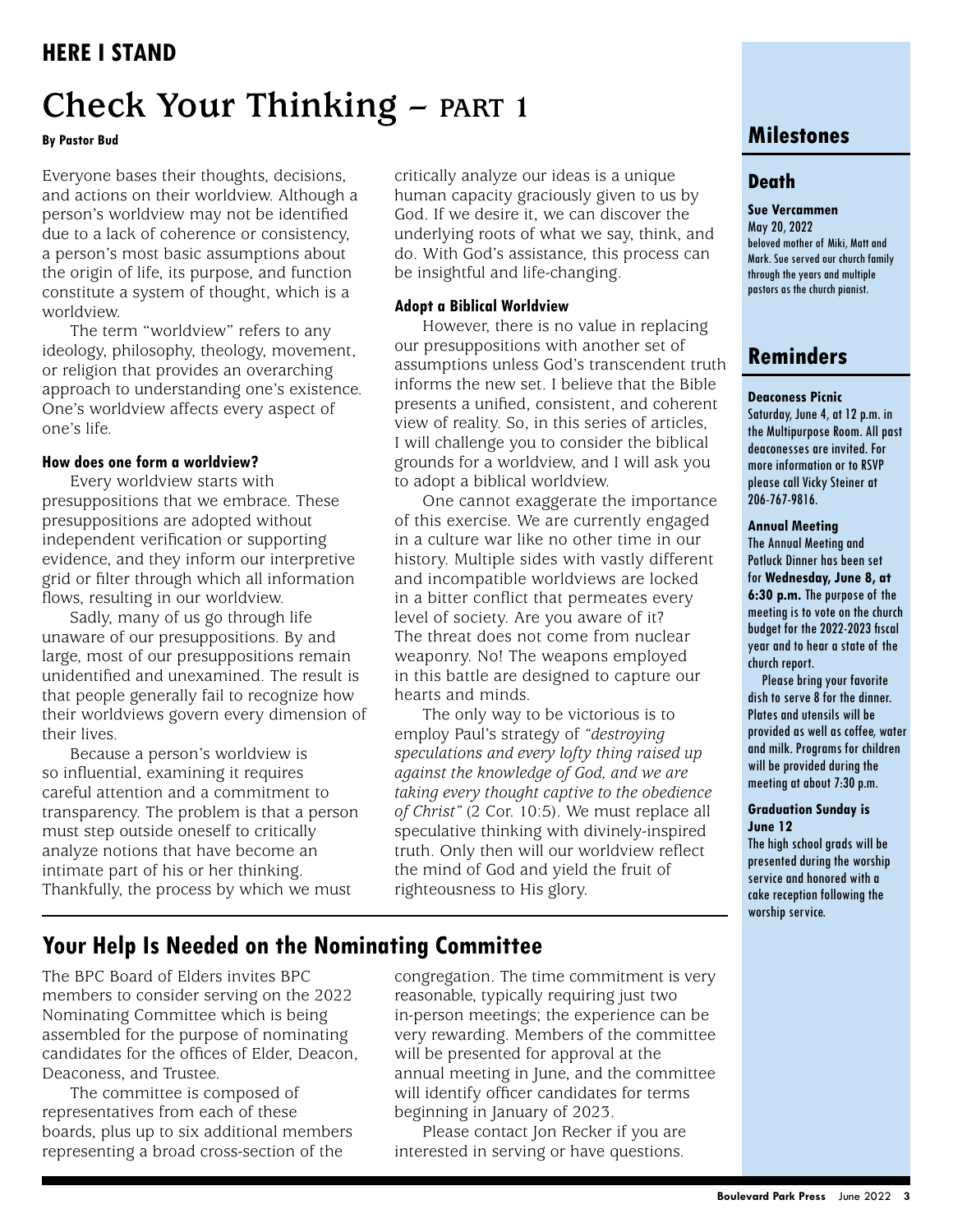### **Tending the Flock**

## **Here Comes the Bride (of Christ)**

#### **Calendar Events By Doug Barton, Elder**

### **sunday regular schedule**

**June 5, 12, 19, 26** 9:00a Adult Sunday School 9:15a KIDS and Youth Sunday School 10:30a KIDS Church 10:30a Worship In Person and

Live Stream

**Sunday, June 5**  Communion

**Sunday, June 12**  Graduation Reception

**Sunday, June 19**  Father's Day

**Saturday, June 4** 12:00p Deaconess Picnic

**Wednesday, June 8**  6:30p Annual Meeting and Potluck Dinner

**Tuesday, June 14, 28**  6:30p Women's Bible Study

**Wednesday, June 15**  Press Articles Due

**Saturday, June 18**  8:00a Men's Breakfast at Pancake Chef

**Saturday, June 25** 9:30a Men's day trip to the Army Museum at Joint Base Lewis-McChord

NOTE: The MPR will be closed for any activities during remodeling, unless cleared through the church office.

Since my family is just coming to the end of an 11-month period of two engagements and two weddings, it is not surprising that marriage has been in the forefront of my mind for a while now. It has been a wonderful journey watching my two oldest fall in love, get engaged, plan weddings, and of course, experiencing all the fun drama that goes along with that.

Through it all, I have often pondered the passages in scripture that talk about marriage. It all started in Gen 2:24: *"Therefore a man shall leave his father and mother and be joined to his wife, and they shall become one flesh."* Marriage is a sacred institution originated by God and the beginning of the family unit. This was God's plan. (Gen 1:28)

There are many other scriptures pertaining to marriage, but the ones that intrigue me the most are those that describe the church as the bride of Christ. True believers in Christ known as the church are called the bride and Christ is called the Bridegroom. One of the most well-known passages on the topic of marriage may very well be Ephesians 5:23-32. These verses, which are often used to help men and women understand their responsibilities as husband and wife, is also a picture of Christ and his church.

For men there is the overwhelming reminder that we are to be the *"head of the wife, as also Christ is the head of the church"* and to *"love our wives just as Christ also loved the church and gave Himself for her."* And all of this for the purpose *"that he might sanctify*  *and cleanse her with the washing of water by the word that he might present her to Himself a glorious church…holy and without blemish."* Just as Christ has done all this for his bride the church, so men need to do likewise by living sacrificially and providing for their wives to grow in the grace and knowledge of God. And wives are to *"submit to their husbands as to the Lord,…just as the church is subject to Christ, so let the wives be to their own husbands in everything."*

This passage in Ephesians 5 uses the intimacy of marriage between a man and a woman to describe the love Christ has for his church and what he has done to purify us for the future marriage of all marriages. We are separated from Christ for a time, but Revelation 19:7-9 describes that final union of Christ and his church in the idea of a marriage. *"Let us be glad and rejoice and give Him glory, for the marriage of the Lamb has come…Blessed are those who are called to the marriage supper of the Lamb!"*

That is what we all long for and are reminded to be watchful for in Matthew 25 in the parable of the virgins. Five virgins prepared and awaited the coming of the bridegroom; five did not prepare and fell asleep. When the bridegroom came, the five who were prepared went into the wedding but the other five were left behind. Verse 13 reminds us to *"Watch therefore, for you know neither the day nor the hour in which the Son of Man is coming."* We are all to be anxiously awaiting and watching for the return or our bridegroom. Come Lord Jesus!



### CELEBRATE WITH THE HARDERS!

The Harders would like to welcome our church family to an open house to celebrate Noah's graduation on Sunday, June 12, at Seahurst Beach Park (1600 SW Seahurst Park Rd, Burien) from 2:30 to 5 p.m. It will be in the Nori Shelter, which is the northern-most shelter just off of the gravel path (see map at left).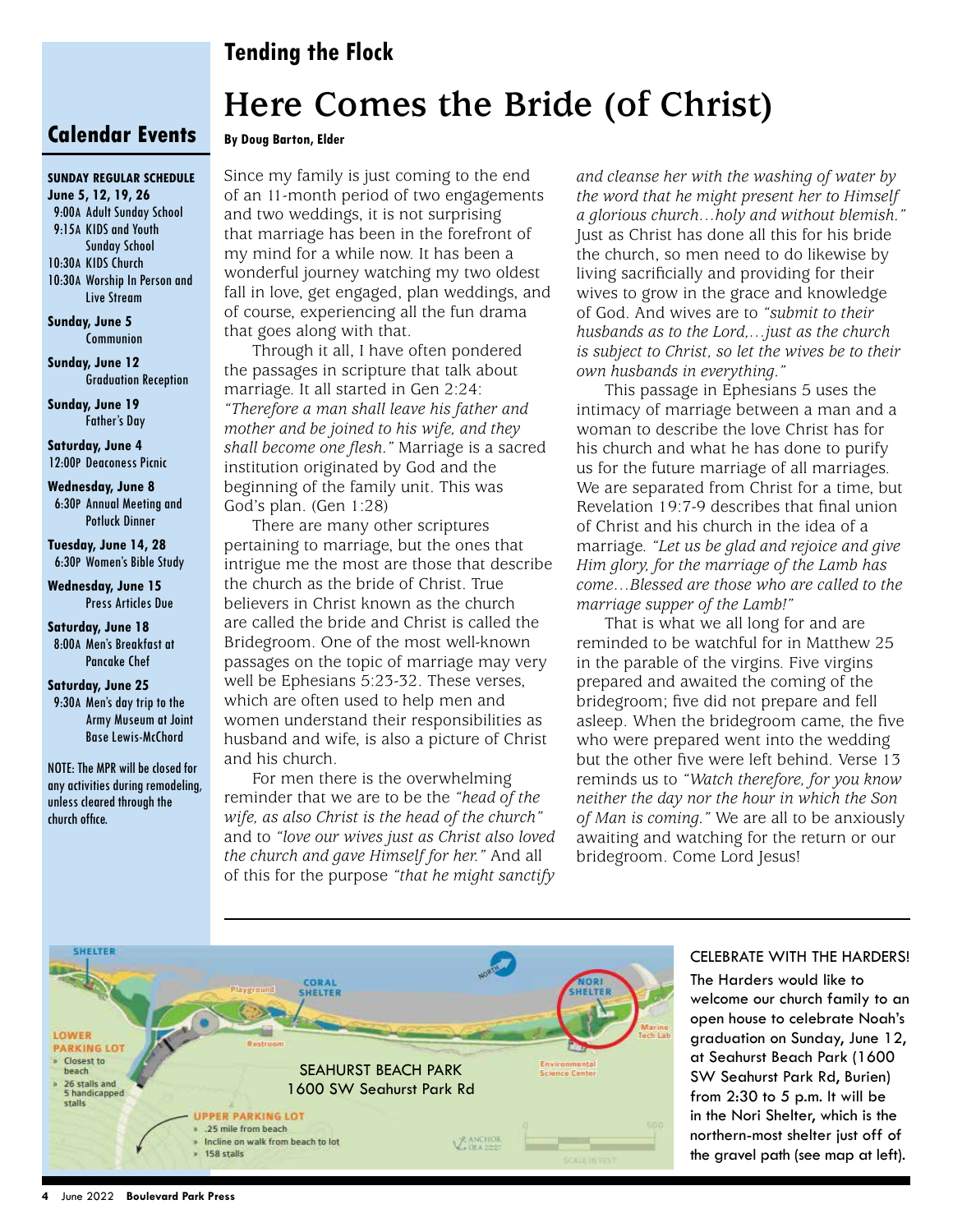All Past Deaconesses are invited to a picnic lunch held in your honor on Sat June 4th at 12 noon in the MPR.\* RSVPs appreciated but not required to Vicky Steiner 206-767-9816 or bysteiner@comcast.net

**MEN**

**Join us for a visit to the Army Museum at Joint Base Lewis-McChord on Saturday, June 25.** 

**Leave church at 9:30 a.m. and return about 2 p.m. Lunch stop at the Poodle Dog Restaurant in Fife on the way home.** 

## **Lewis Army Museum**



**We plan to use the church van; if more than 14 men are going, we'll also use private vehicles.** 

### **Celebrations!**

#### **June Birthdays**

- 1 Noe Martinez
- 2 Lisa Siedenburg
- 3 Judy Mattson 4 Farouq Hammo
- 5 Kian Conroy Gene Deda
- 6 Ian Faulkner 7 Lisa Jones
- Larry Rice Gary Stariha
- 8 Cora Miller Russell Parr Nathan Recker
- 9 Robin Groves Natasha Hartley
- 10 Kali Carvo Tamara Mackey
- 11 Trudy Lindberg Laszlo Nagy
- 12 Phoebe Easterling Bob Huff Skip Kulle
- 13 Nancy Kido
- 16 George Graham Janell Hartley
- 19 Anita Recio
- 20 Shirley Hartley
- 21 Norma Walters
- 24 Carol Gillihan Jan Hall Alice Hammond Mark Hildebrandt
- 25 Judy Horton Judy Volkers

**MORE FOR MEN** Meet with other men for breakfast at The Pancake Chef (15215 Military Rd. S.) for fellowship and sharing. We will meet the third Saturday morning each month at 8 a.m. *Note: There is no formal agenda or study.*

\*moved from rm 1511

- 26 Doug Johnson Joanne Patterson Gloria Prince
- 27 Joshua Barton Peg Frederick
- 29 Shiloh Drost

#### **Early July Birthdays**

- 1 Jacob Barton Makin Yee
- 2 Marilyn Papini Harvey Siedenburg
- 7 Jan Deda
- 8 Jayce Graham Addison Partridge Brooklyn Partridge

If your birthday is not listed, and you would like it to be, please contact the church office.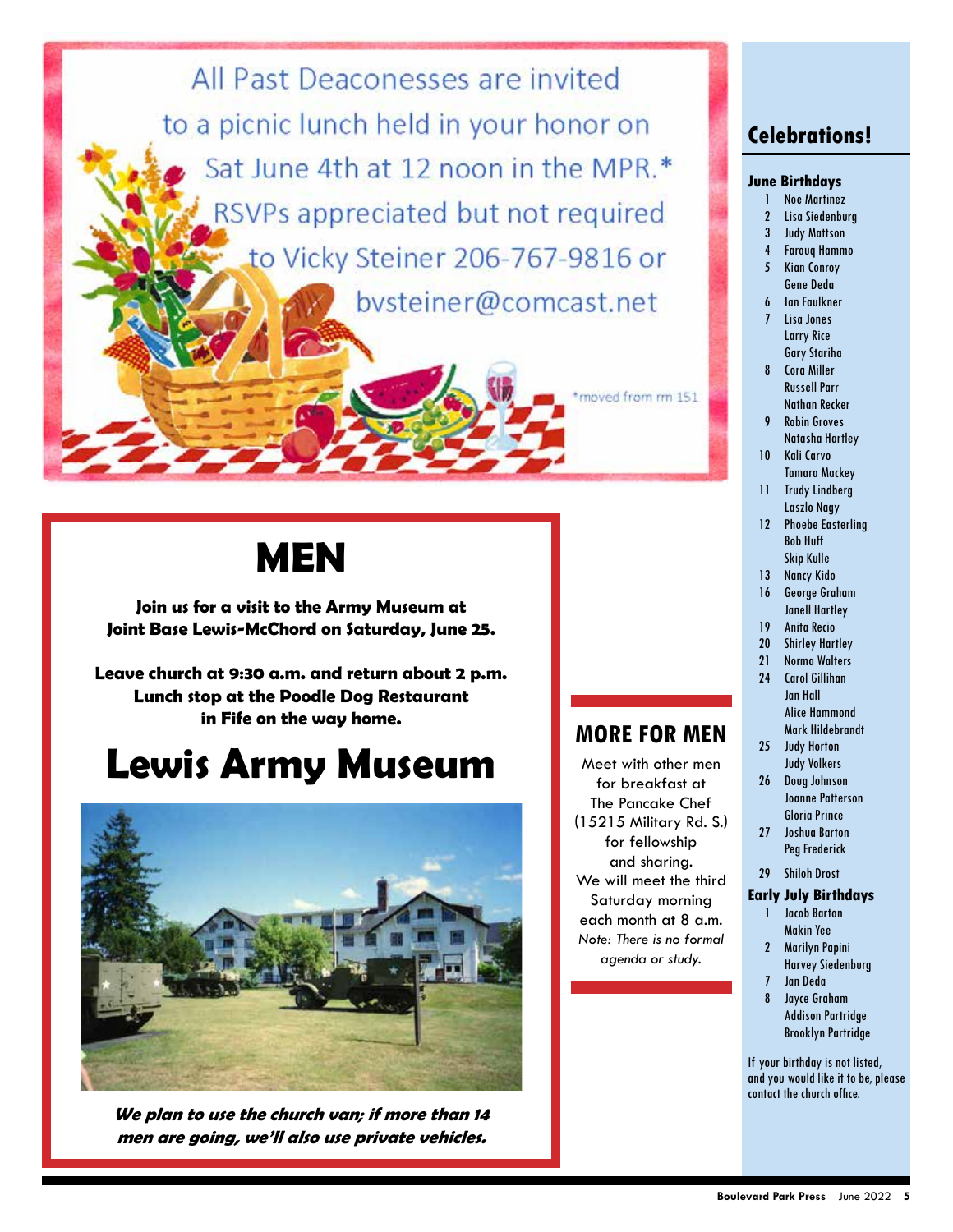### **Children's Events in May**

### **FATHER-SON FISHING**

Several families joined us early Saturday morning, May 14, to do some fishing on Angle Lake. Four fish were caught and friendships were deepened. Special thanks to Barry Dubnow and Ron Brown for their fishing expertise!











Photo Credit: Lisa Siedenburg Photo Credit: Lisa Siedenburg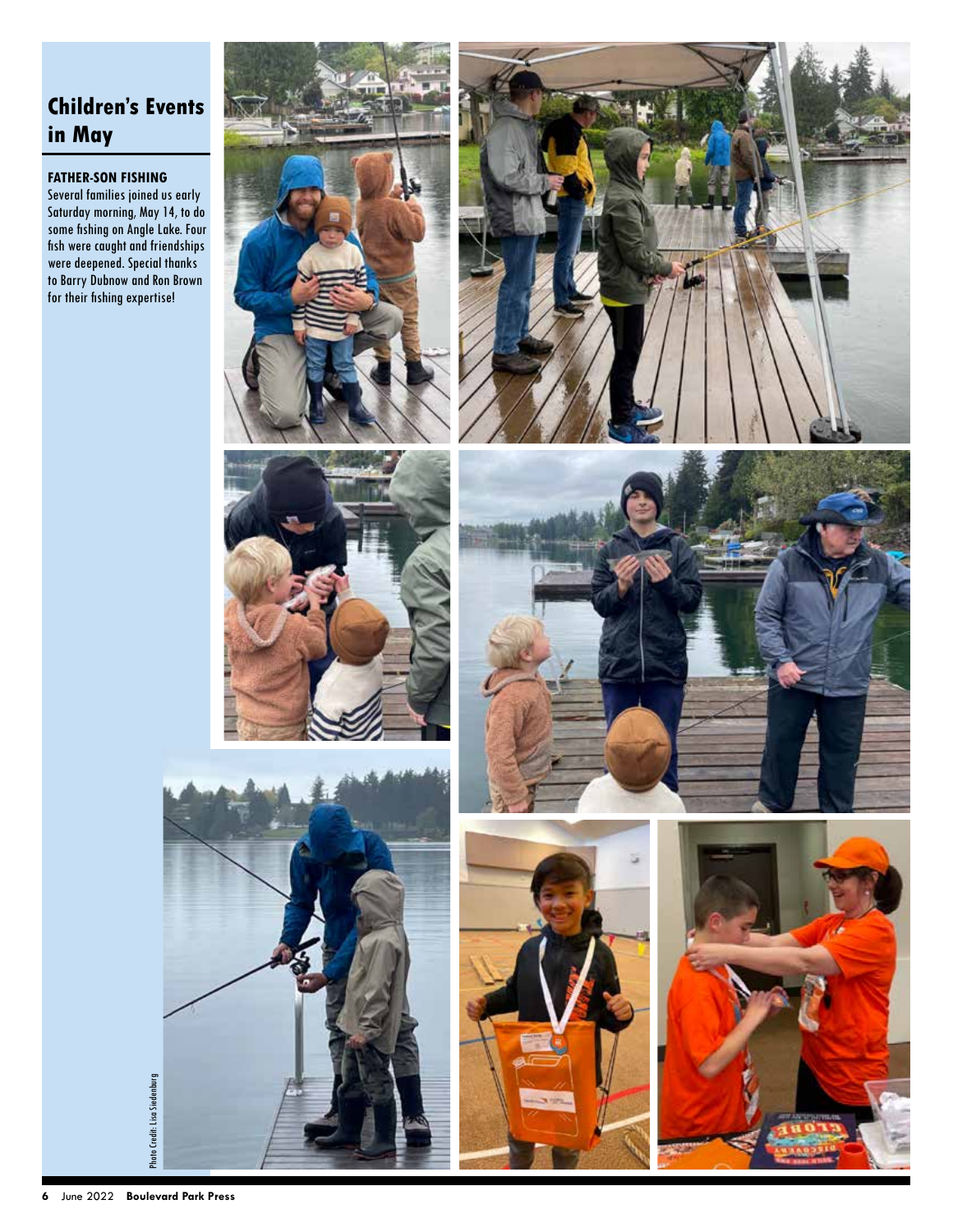











## **Children's Events in May**

### **LITTLE LADIES TEA**

We had a sweet time together learning about the fruit of the Spirit and making new friends! Special thanks to Kelly and Kara Siedenburg and Peggie and Lauren Recker.

### **GLOBAL 6K**

25 kids participated in World Vision's Global 6K Walk for Water, and 23 finished their 60 laps around the gym. We learned about meeting people's physical needs of water and their spiritual need for Jesus!